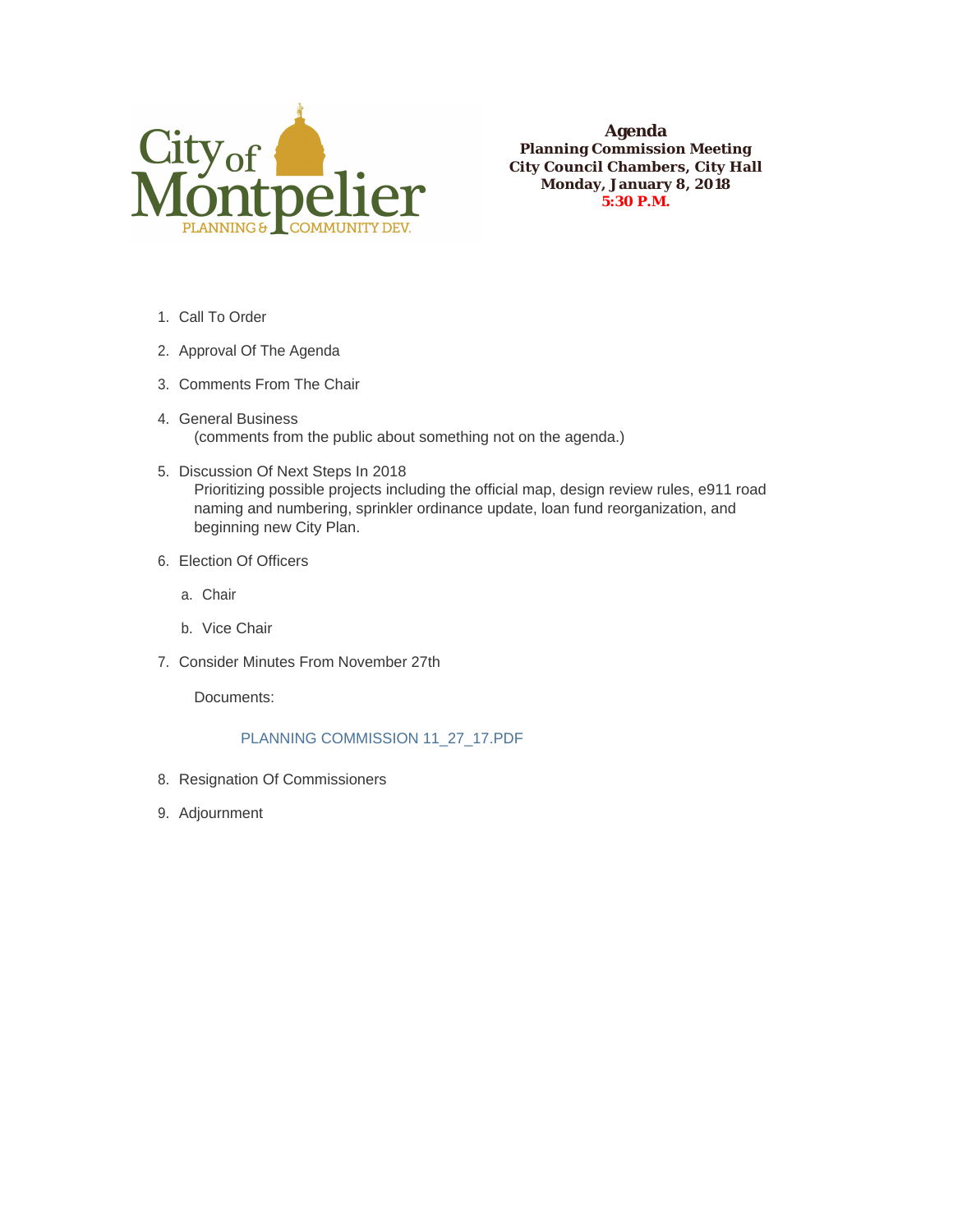## **Montpelier Planning Commission Meeting November 27, 2017**

*Subject to review and approval*

**Present:** Leslie Welts, Kim Cheney, Barbara Conrey, Tina Ruth, Kirby Keeton, Michael Miller.

**Call to order by the Chair:** The meeting was called to order by the Chair, Leslie Welts.

**Approval of the agenda:** Tina made a motion to approve the agenda as printed, Barbara seconded. The motion passed on a 5-0 vote.

**Comments from the Chair:** The Chair thanked the other Commissioners on their hard work.

**General business (comments from the public about something not on the agenda):** There was no one from the general public in attendance.

**Continue review of zoning and river hazard area changes made by City Council and vote any changes to the "bylaw amendment reports". This action is a required step in the adoption process for the zoning regulations and river hazard are regulations:** City Council made 120 changes, some were just typos. The biggest changes were on the punchlist.

Jon Anderson sent an email that was reviewed by the Commissioners. It concerned level of service of roads and development. It was #111/#135 on the punchlist.

After a discussion, the wording was agreed upon to read "any change in delay less than 20 seconds shall not be considered unreasonable" – taking out "A" and no mention of levels of service.

Offer the City Council the amended language to clarify the standard for the DRB, Kirby made the motion, the motion passed on a 5-0 vote. Kirby will send Mike the explanation behind the change to present to City Council.

Riparian buffers - #69 on the punchlist – Leslie will send Mike her concerns that the City Council changes might have unintentional consequences that will affect infill and the Commission consulted with ANR. Kirby moved that not creating a riparian buffer offered by the Council would affect infill, Barbara seconded. The motion passed on a 4-1 vote, with Kim opposing.

The map changes were reviewed. There were about 11 changes from the Council, most were minor. VCFA owns property on College Street and an undeveloped 18 acre parcel that goes down to Barre Street. The vote was to split it into 3 pieces with different zoning for each. The neighboring Zorzi property's zoning was changed from what the Commission proposed. Cedar Hill was rural and got changed. There were also some name changes.

Alan Goldman had submitted a memo to the Council requesting some changes. The changes were reviewed by the Commission.